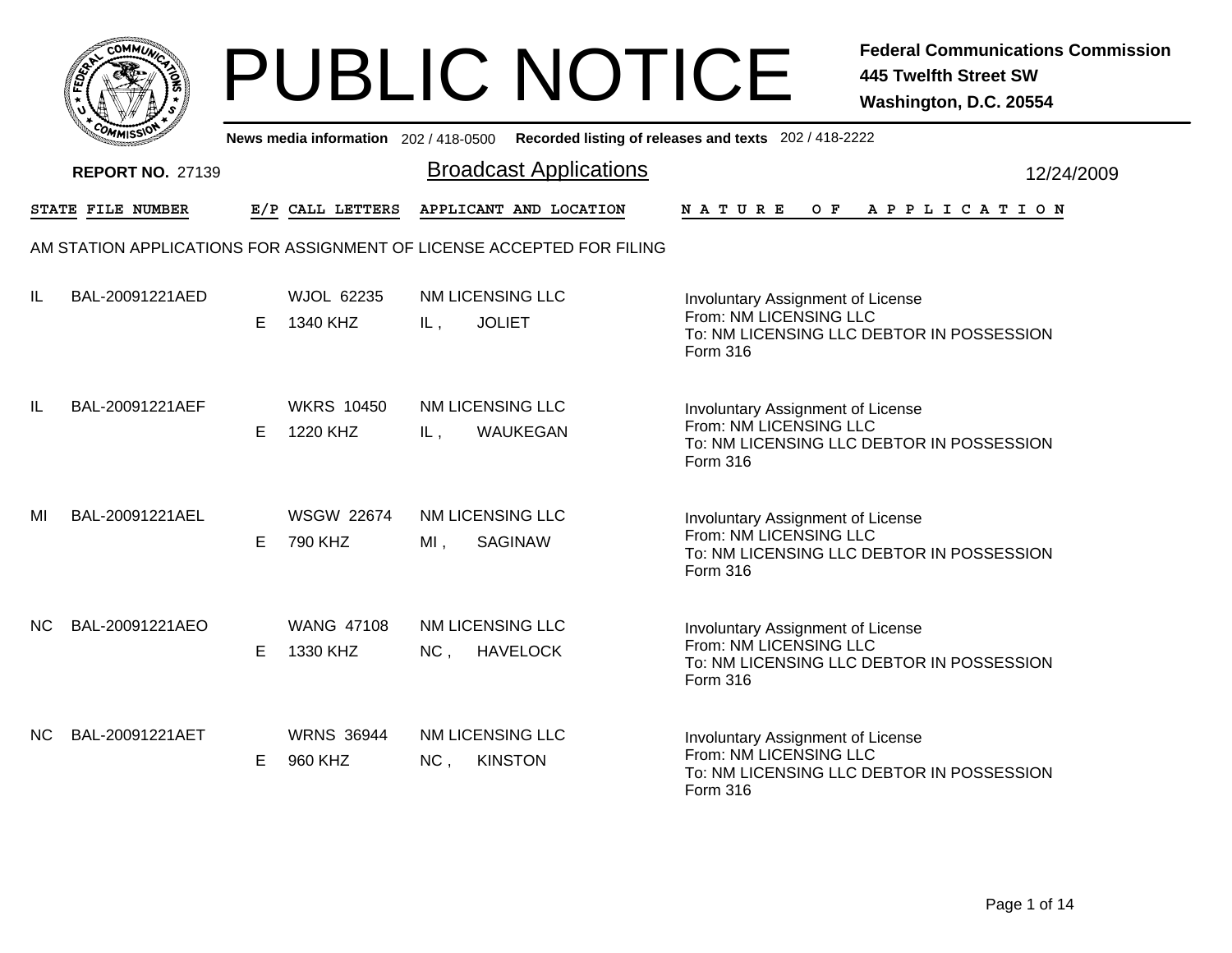| <b>COMMUNT</b><br>e                         |  |
|---------------------------------------------|--|
| ۰<br>FEDEY<br>v                             |  |
|                                             |  |
| $c_{O_{\textit{M1}}}$<br>n<br>MISS'<br>muce |  |

|           | <b>MMISS</b>            |   |                               |                   |                                                                       | News media information 202 / 418-0500 Recorded listing of releases and texts 202 / 418-2222                                        |  |
|-----------|-------------------------|---|-------------------------------|-------------------|-----------------------------------------------------------------------|------------------------------------------------------------------------------------------------------------------------------------|--|
|           | <b>REPORT NO. 27139</b> |   |                               |                   | <b>Broadcast Applications</b>                                         | 12/24/2009                                                                                                                         |  |
|           | STATE FILE NUMBER       |   | E/P CALL LETTERS              |                   | APPLICANT AND LOCATION                                                | <b>NATURE</b><br>OF APPLICATION                                                                                                    |  |
|           |                         |   |                               |                   | AM STATION APPLICATIONS FOR ASSIGNMENT OF LICENSE ACCEPTED FOR FILING |                                                                                                                                    |  |
| <b>OH</b> | BAL-20091221AEV         | E | <b>WHBC 4489</b><br>1480 KHZ  | OH,               | <b>NM LICENSING LLC</b><br><b>CANTON</b>                              | Involuntary Assignment of License<br>From: NM LICENSING LLC<br>To: NM LICENSING LLC DEBTOR IN POSSESSION<br>Form 316               |  |
| <b>SC</b> | BAL-20091221AEZ         | E | <b>WRNN 24775</b><br>1450 KHZ | $SC$ ,            | <b>NM LICENSING LLC</b><br><b>MYRTLE BEACH</b>                        | Involuntary Assignment of License<br>From: NM LICENSING LLC<br>To: NM LICENSING LLC DEBTOR IN POSSESSION<br>Form 316               |  |
| WI        | BAL-20091221AFG         | E | <b>WLIP 28478</b><br>1050 KHZ | WI,               | <b>NM LICENSING LLC</b><br><b>KENOSHA</b>                             | Involuntary Assignment of License<br>From: NM LICENSING LLC<br>To: NM LICENSING LLC DEBTOR IN POSSESSION<br>Form 316               |  |
| MA.       | BAL-20091221AFW         | Е | <b>WFGL 8418</b><br>960 KHZ   | MESA, INC.<br>MA, | CALVARY CHAPEL OF COSTA<br><b>FITCHBURG</b>                           | <b>Voluntary Assignment of License</b><br>From: CALVARY CHAPEL OF COSTA MESA, INC.<br>To: HORIZON CHRISTIAN FELLOWSHIP<br>Form 314 |  |
|           |                         |   |                               |                   | FM STATION APPLICATIONS FOR ASSIGNMENT OF LICENSE ACCEPTED FOR FILING |                                                                                                                                    |  |
|           | CA BALH-20091221ADX     |   | <b>KBAY 35401</b>             |                   | NM LICENSING LLC                                                      | Involuntary Assignment of License                                                                                                  |  |

| A BALH-20091221ADX | KBAY 35401             |    | NM LICENSING LLC | Involuntary Assignment of License                                               |
|--------------------|------------------------|----|------------------|---------------------------------------------------------------------------------|
|                    | $E = 94.5 \text{ MHz}$ | CA | <b>GILROY</b>    | From: NM LICENSING LLC<br>To: NM LICENSING LLC DEBTOR IN POSSESSION<br>Form 316 |
|                    |                        |    |                  |                                                                                 |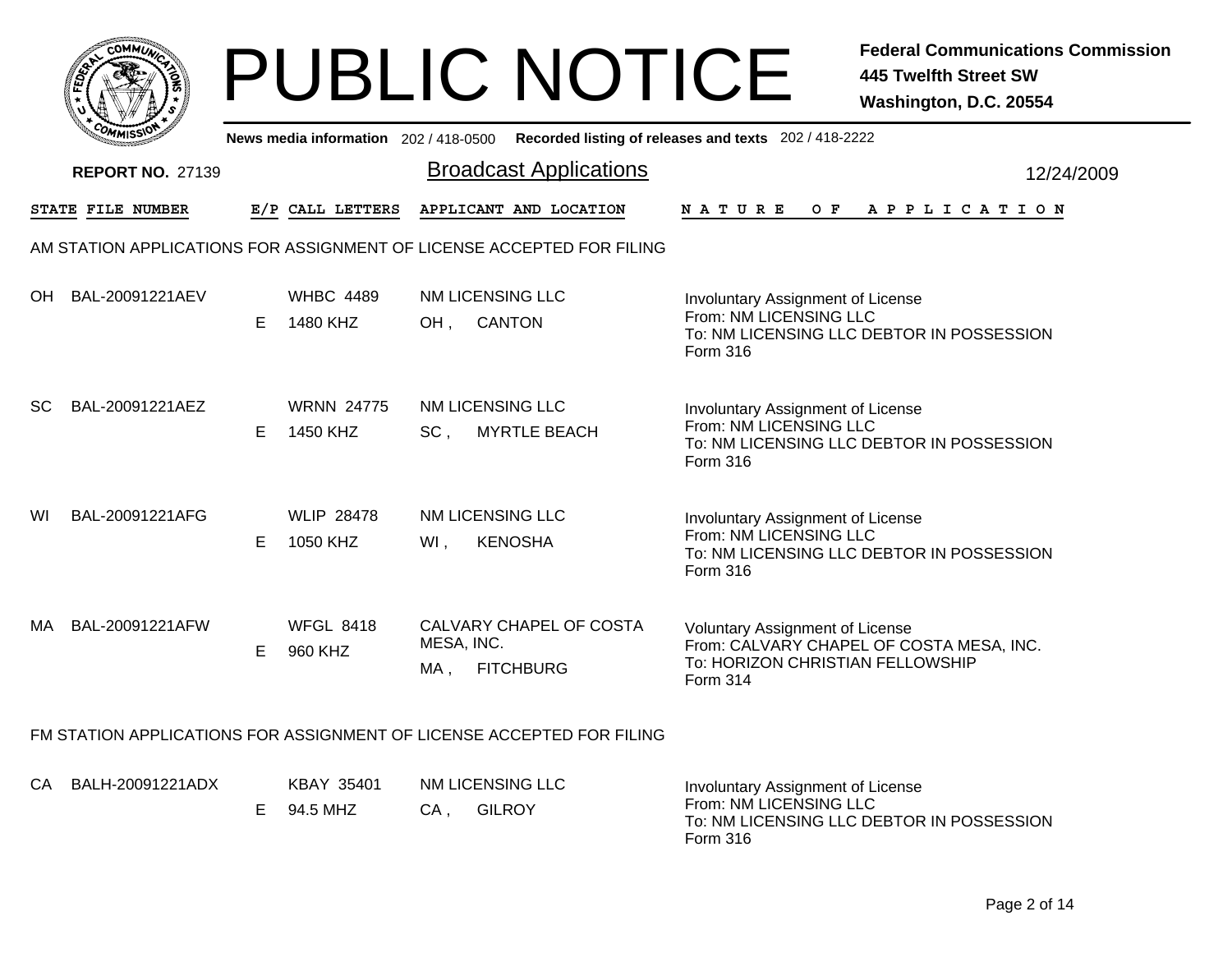|     | MMUNICT<br><b>CO</b> |  |
|-----|----------------------|--|
| ప్త |                      |  |
|     |                      |  |
|     | COMI<br>MISS<br>m    |  |

|    | ככוומיי                 |    |                               | News media information 202/418-0500 Recorded listing of releases and texts 202/418-2222 |                                                                                                                      |
|----|-------------------------|----|-------------------------------|-----------------------------------------------------------------------------------------|----------------------------------------------------------------------------------------------------------------------|
|    | <b>REPORT NO. 27139</b> |    |                               | <b>Broadcast Applications</b>                                                           | 12/24/2009                                                                                                           |
|    | STATE FILE NUMBER       |    | E/P CALL LETTERS              | APPLICANT AND LOCATION                                                                  | <b>NATURE</b><br>O F<br>A P P L I C A T I O N                                                                        |
|    |                         |    |                               | FM STATION APPLICATIONS FOR ASSIGNMENT OF LICENSE ACCEPTED FOR FILING                   |                                                                                                                      |
| CA | BALH-20091221ADY        | E  | <b>KEZR 1176</b><br>106.5 MHZ | NM LICENSING LLC<br><b>SAN JOSE</b><br>$CA$ ,                                           | Involuntary Assignment of License<br>From: NM LICENSING LLC<br>To: NM LICENSING LLC DEBTOR IN POSSESSION<br>Form 316 |
| IL | BALH-20091221ADZ        | E. | 95.9 MHZ                      | WERV-FM 73171 NM LICENSING LLC<br><b>AURORA</b><br>IL,                                  | Involuntary Assignment of License<br>From: NM LICENSING LLC<br>To: NM LICENSING LLC DEBTOR IN POSSESSION<br>Form 316 |
| IL | BALH-20091221AEA        | E  | <b>WRXQ 3959</b><br>100.7 MHZ | NM LICENSING LLC<br><b>COAL CITY</b><br>IL,                                             | Involuntary Assignment of License<br>From: NM LICENSING LLC<br>To: NM LICENSING LLC DEBTOR IN POSSESSION<br>Form 316 |
| IL | BALH-20091221AEB        | E. | <b>WCCQ 10677</b><br>98.3 MHZ | NM LICENSING LLC<br><b>CREST HILL</b><br>IL,                                            | Involuntary Assignment of License<br>From: NM LICENSING LLC<br>To: NM LICENSING LLC DEBTOR IN POSSESSION<br>Form 316 |
| IL | BALH-20091221AEC        | Е  | <b>WWYW 3135</b><br>103.9 MHZ | NM LICENSING LLC<br><b>DUNDEE</b><br>IL,                                                | Involuntary Assignment of License<br>From: NM LICENSING LLC<br>To: NM LICENSING LLC DEBTOR IN POSSESSION<br>Form 316 |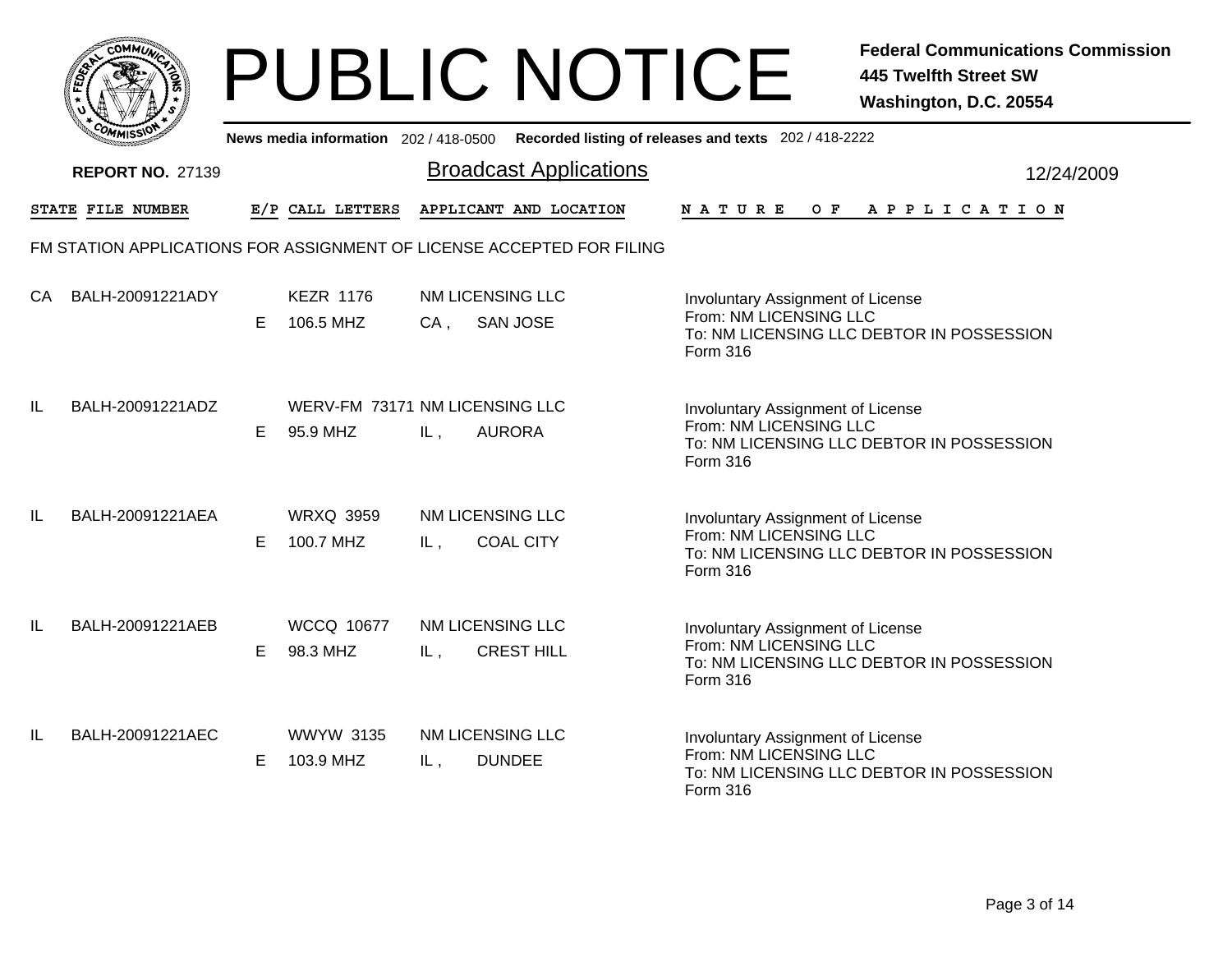|           | MMUNICT<br><b>CO</b> |  |
|-----------|----------------------|--|
| ট্রু<br>c |                      |  |
|           |                      |  |
| COMI      | MISS                 |  |

|    | יככוומדי                |   |                                     |                            | News media information 202/418-0500 Recorded listing of releases and texts 202/418-2222 |                                                                                                                      |  |     |                       |  |  |  |            |
|----|-------------------------|---|-------------------------------------|----------------------------|-----------------------------------------------------------------------------------------|----------------------------------------------------------------------------------------------------------------------|--|-----|-----------------------|--|--|--|------------|
|    | <b>REPORT NO. 27139</b> |   |                                     |                            | <b>Broadcast Applications</b>                                                           |                                                                                                                      |  |     |                       |  |  |  | 12/24/2009 |
|    | STATE FILE NUMBER       |   | E/P CALL LETTERS                    |                            | APPLICANT AND LOCATION                                                                  | <b>NATURE</b>                                                                                                        |  | O F | A P P L I C A T I O N |  |  |  |            |
|    |                         |   |                                     |                            | FM STATION APPLICATIONS FOR ASSIGNMENT OF LICENSE ACCEPTED FOR FILING                   |                                                                                                                      |  |     |                       |  |  |  |            |
| IL | BALH-20091221AEE        | Е | <b>WSSR 62240</b><br>96.7 MHZ       | NM LICENSING LLC<br>IL,    | <b>JOLIET</b>                                                                           | Involuntary Assignment of License<br>From: NM LICENSING LLC<br>To: NM LICENSING LLC DEBTOR IN POSSESSION<br>Form 316 |  |     |                       |  |  |  |            |
| IL | BALH-20091221AEG        | E | <b>WXLC 10451</b><br>102.3 MHZ      | NM LICENSING LLC<br>IL,    | WAUKEGAN                                                                                | Involuntary Assignment of License<br>From: NM LICENSING LLC<br>To: NM LICENSING LLC DEBTOR IN POSSESSION<br>Form 316 |  |     |                       |  |  |  |            |
| IL | BALH-20091221AEH        | Е | <b>WZSR 53505</b><br>105.5 MHZ      | NM LICENSING LLC<br>IL,    | <b>WOODSTOCK</b>                                                                        | Involuntary Assignment of License<br>From: NM LICENSING LLC<br>To: NM LICENSING LLC DEBTOR IN POSSESSION<br>Form 316 |  |     |                       |  |  |  |            |
| MI | BALH-20091221AEI        | E | WSGW-FM<br>41842<br>100.5 MHZ       | NM LICENSING LLC<br>$MI$ , | <b>CARROLLTON</b>                                                                       | Involuntary Assignment of License<br>From: NM LICENSING LLC<br>To: NM LICENSING LLC DEBTOR IN POSSESSION<br>Form 316 |  |     |                       |  |  |  |            |
| MI | BALH-20091221AEJ        | E | <b>WCEN-FM</b><br>60787<br>94.5 MHZ | NM LICENSING LLC<br>$MI$ , | <b>HEMLOCK</b>                                                                          | Involuntary Assignment of License<br>From: NM LICENSING LLC<br>To: NM LICENSING LLC DEBTOR IN POSSESSION<br>Form 316 |  |     |                       |  |  |  |            |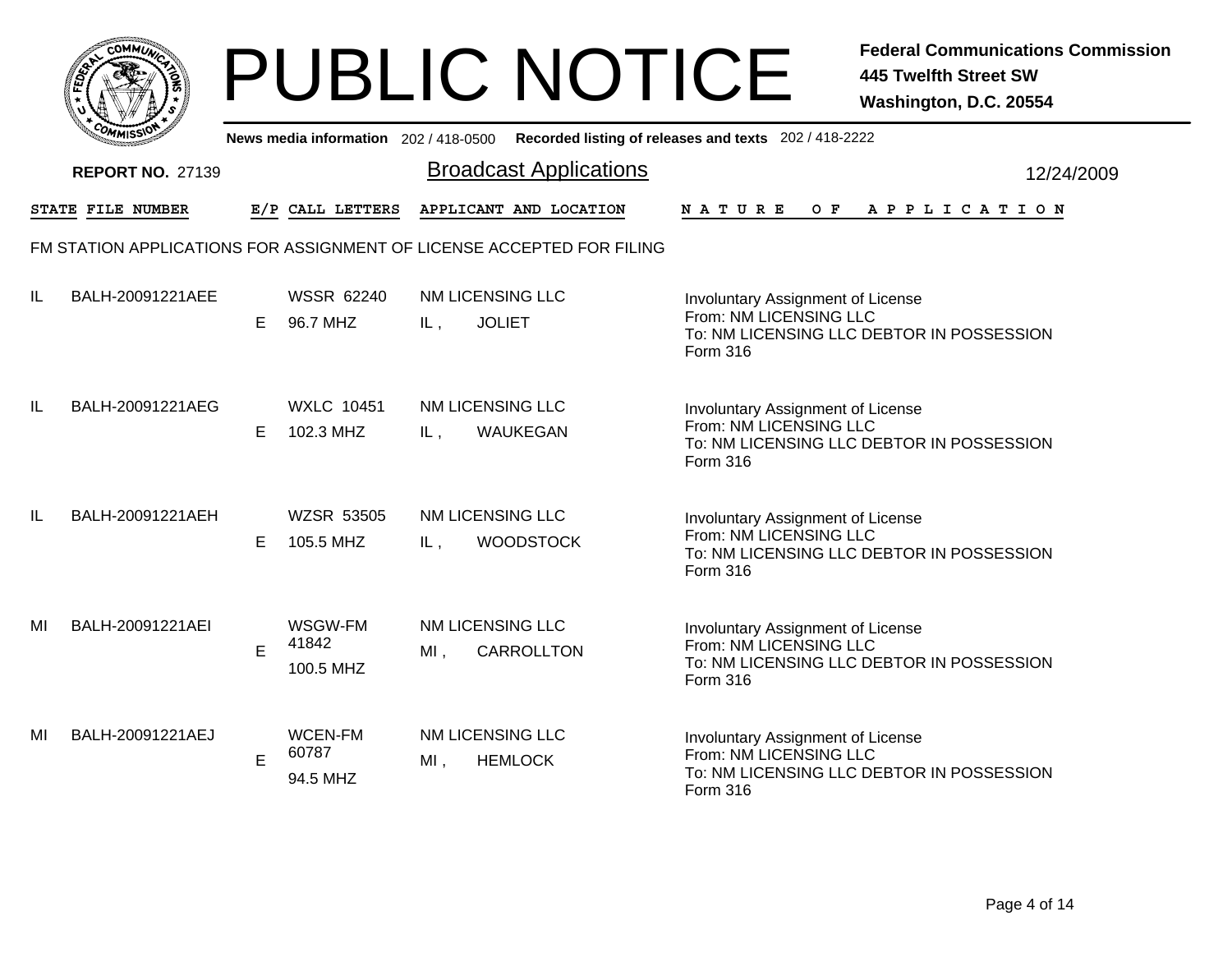|              | <b>MMUNA</b><br>CQ |  |
|--------------|--------------------|--|
| <b>FEDET</b> | ্ব                 |  |
|              |                    |  |
|              | ι.,<br>MISS'       |  |

|     | יככון אידי                                                            |   |                                |                                     |                               | News media information 202/418-0500 Recorded listing of releases and texts 202/418-2222                                     |
|-----|-----------------------------------------------------------------------|---|--------------------------------|-------------------------------------|-------------------------------|-----------------------------------------------------------------------------------------------------------------------------|
|     | <b>REPORT NO. 27139</b>                                               |   |                                |                                     | <b>Broadcast Applications</b> | 12/24/2009                                                                                                                  |
|     | STATE FILE NUMBER                                                     |   | E/P CALL LETTERS               |                                     | APPLICANT AND LOCATION        | <b>NATURE</b><br>O F<br>A P P L I C A T I O N                                                                               |
|     | FM STATION APPLICATIONS FOR ASSIGNMENT OF LICENSE ACCEPTED FOR FILING |   |                                |                                     |                               |                                                                                                                             |
| MI  | BALH-20091221AEK                                                      | Е | <b>WGER 20384</b><br>106.3 MHZ | <b>NM LICENSING LLC</b><br>$MI$ ,   | <b>SAGINAW</b>                | Involuntary Assignment of License<br>From: NM LICENSING LLC<br>To: NM LICENSING LLC DEBTOR IN POSSESSION<br>Form 316        |
| MI  | BALH-20091221AEM                                                      | Е | <b>WTLZ 74093</b><br>107.1 MHZ | NM LICENSING LLC<br>$MI$ ,          | <b>SAGINAW</b>                | Involuntary Assignment of License<br>From: NM LICENSING LLC<br>To: NM LICENSING LLC DEBTOR IN POSSESSION<br><b>Form 316</b> |
| NC. | BALH-20091221AEN                                                      | Е | <b>WQZL 47883</b><br>101.1 MHZ | NM LICENSING LLC<br>NC,             | <b>BELHAVEN</b>               | Involuntary Assignment of License<br>From: NM LICENSING LLC<br>To: NM LICENSING LLC DEBTOR IN POSSESSION<br>Form 316        |
| NC. | BALH-20091221AEP                                                      | Е | <b>WSSM 47106</b><br>105.1 MHZ | NM LICENSING LLC<br>NC,             | <b>HAVELOCK</b>               | Involuntary Assignment of License<br>From: NM LICENSING LLC<br>To: NM LICENSING LLC DEBTOR IN POSSESSION<br>Form 316        |
| NC. | BALH-20091221AEQ                                                      | Е | <b>WQSL 28171</b><br>92.3 MHZ  | NM LICENSING LLC<br>NC <sub>1</sub> | <b>JACKSONVILLE</b>           | Involuntary Assignment of License<br>From: NM LICENSING LLC<br>To: NM LICENSING LLC DEBTOR IN POSSESSION<br>Form 316        |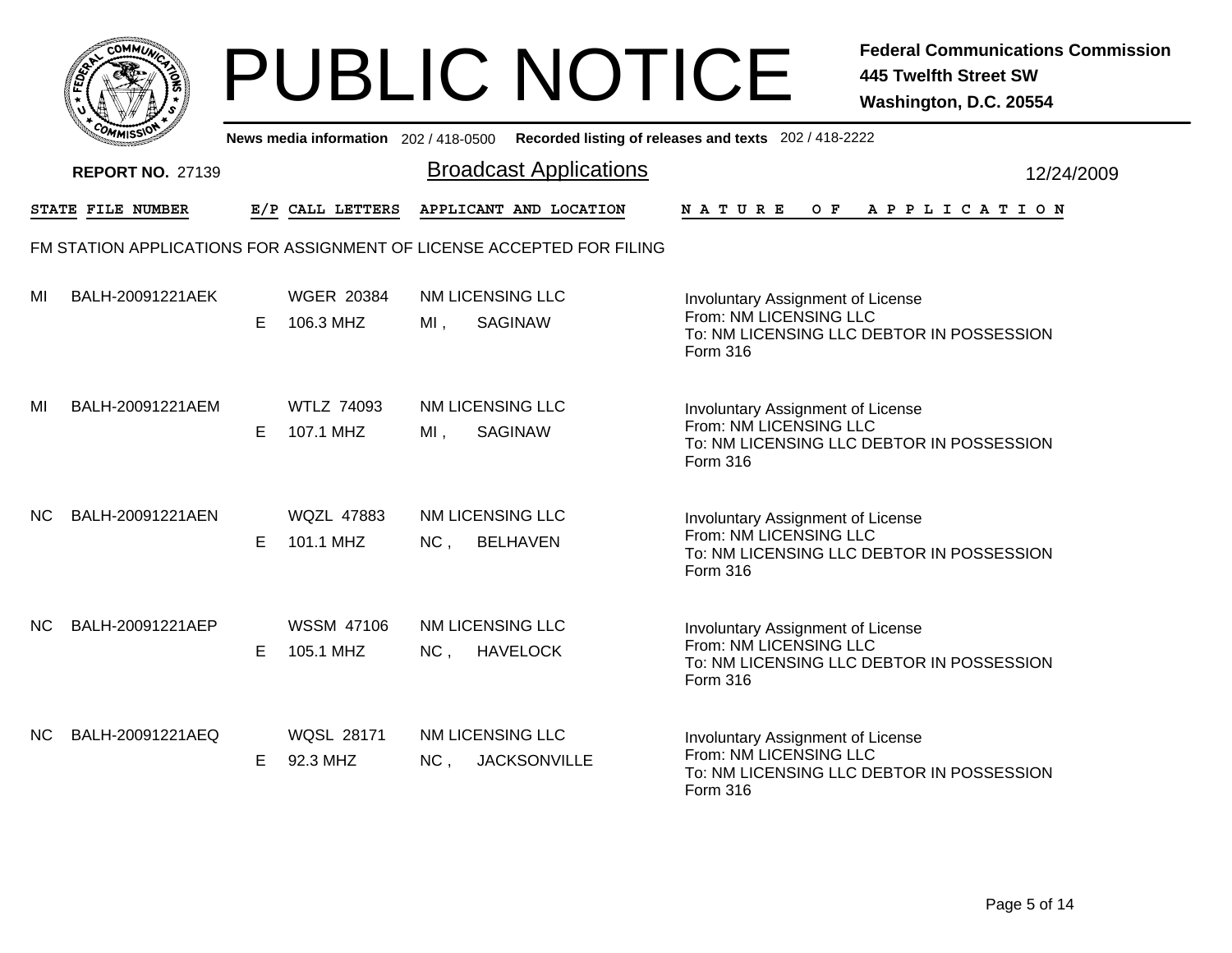|     | MMUNICT<br><b>CO</b> |  |
|-----|----------------------|--|
| ప్త |                      |  |
|     |                      |  |
|     | COM<br>MISS<br>m     |  |

|           | יככון איי                                                             |    |                                            |                                |                               | News media information 202/418-0500 Recorded listing of releases and texts 202/418-2222                              |  |
|-----------|-----------------------------------------------------------------------|----|--------------------------------------------|--------------------------------|-------------------------------|----------------------------------------------------------------------------------------------------------------------|--|
|           | <b>REPORT NO. 27139</b>                                               |    |                                            |                                | <b>Broadcast Applications</b> | 12/24/2009                                                                                                           |  |
|           | STATE FILE NUMBER                                                     |    | E/P CALL LETTERS                           |                                | APPLICANT AND LOCATION        | A P P L I C A T I O N<br><b>NATURE</b><br>O F                                                                        |  |
|           | FM STATION APPLICATIONS FOR ASSIGNMENT OF LICENSE ACCEPTED FOR FILING |    |                                            |                                |                               |                                                                                                                      |  |
| NC.       | BALH-20091221AER                                                      | E  | WXQR-FM<br>28172<br>105.5 MHZ              | NM LICENSING LLC<br>NC,        | <b>JACKSONVILLE</b>           | Involuntary Assignment of License<br>From: NM LICENSING LLC<br>To: NM LICENSING LLC DEBTOR IN POSSESSION<br>Form 316 |  |
| NC.       | BALH-20091221AES                                                      | E  | WRNS-FM<br>36950<br>95.1 MHZ               | NM LICENSING LLC<br>NC,        | <b>KINSTON</b>                | Involuntary Assignment of License<br>From: NM LICENSING LLC<br>To: NM LICENSING LLC DEBTOR IN POSSESSION<br>Form 316 |  |
| NC.       | BALH-20091221AEU                                                      | E. | <b>WERO 64609</b><br>93.3 MHZ              | <b>NM LICENSING LLC</b><br>NC, | <b>WASHINGTON</b>             | Involuntary Assignment of License<br>From: NM LICENSING LLC<br>To: NM LICENSING LLC DEBTOR IN POSSESSION<br>Form 316 |  |
| OH.       | BALH-20091221AEW                                                      | Е  | WHBC-FM 4488<br>94.1 MHZ                   | NM LICENSING LLC<br>$OH$ ,     | <b>CANTON</b>                 | Involuntary Assignment of License<br>From: NM LICENSING LLC<br>To: NM LICENSING LLC DEBTOR IN POSSESSION<br>Form 316 |  |
| <b>SC</b> | BALH-20091221AEX                                                      | E  | WKZQ-FM 13890 NM LICENSING LLC<br>96.1 MHZ | SC,                            | <b>FORESTBROOK</b>            | Involuntary Assignment of License<br>From: NM LICENSING LLC<br>To: NM LICENSING LLC DEBTOR IN POSSESSION<br>Form 316 |  |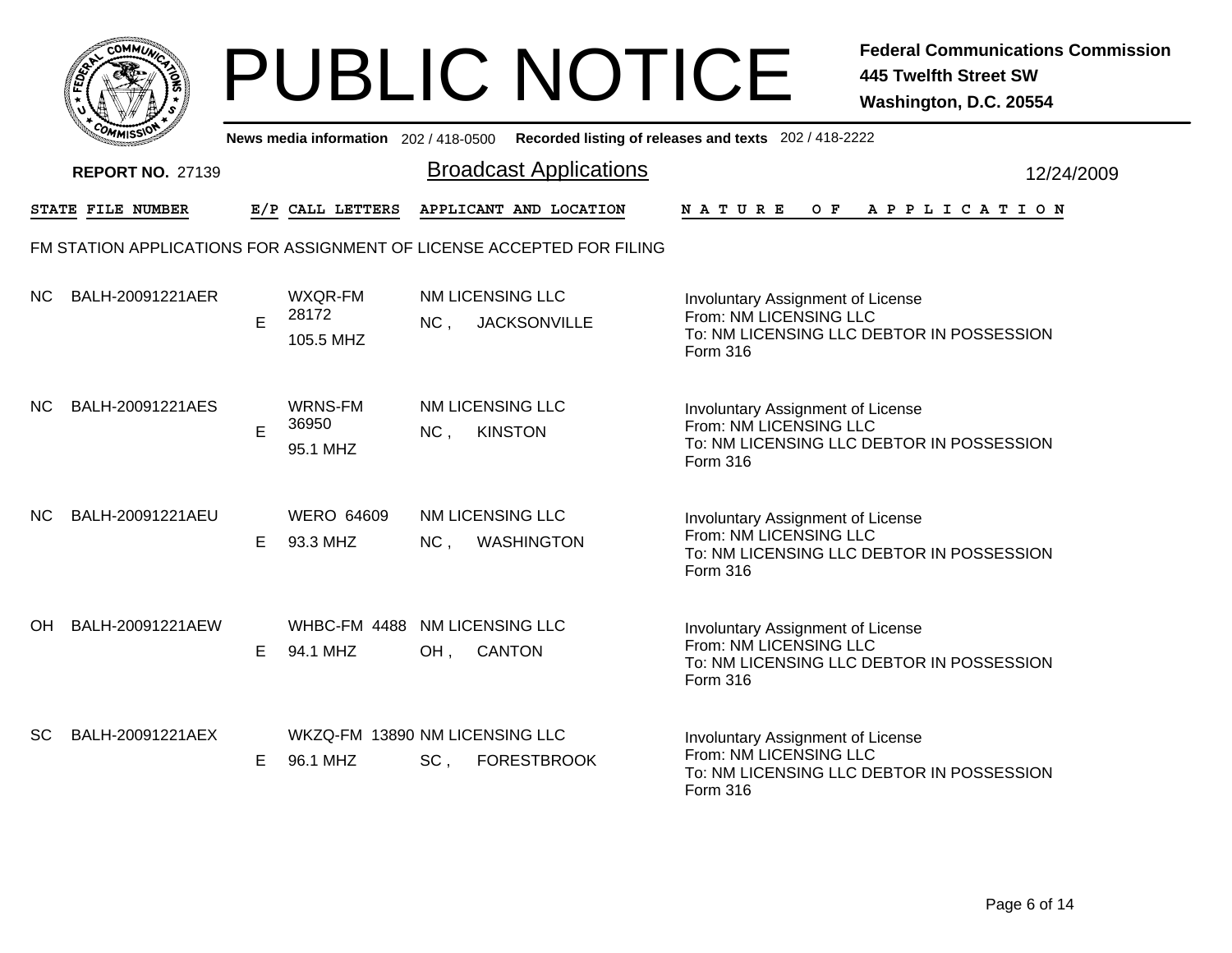|           | MMUNICT<br>ດ<br>Ċ,  |  |
|-----------|---------------------|--|
| ট্রু<br>c |                     |  |
|           |                     |  |
|           | COMI<br>MISS<br>--- |  |

|           | ככוואי                  |   |                                |                                                                       | News media information 202/418-0500 Recorded listing of releases and texts 202/418-2222                                     |
|-----------|-------------------------|---|--------------------------------|-----------------------------------------------------------------------|-----------------------------------------------------------------------------------------------------------------------------|
|           | <b>REPORT NO. 27139</b> |   |                                | <b>Broadcast Applications</b>                                         | 12/24/2009                                                                                                                  |
|           | STATE FILE NUMBER       |   | E/P CALL LETTERS               | APPLICANT AND LOCATION                                                | OF APPLICATION<br><b>NATURE</b>                                                                                             |
|           |                         |   |                                | FM STATION APPLICATIONS FOR ASSIGNMENT OF LICENSE ACCEPTED FOR FILING |                                                                                                                             |
| <b>SC</b> | BALH-20091221AEY        | Е | <b>WMYB 27265</b><br>92.1 MHZ  | NM LICENSING LLC<br>SC,<br><b>MYRTLE BEACH</b>                        | Involuntary Assignment of License<br>From: NM LICENSING LLC<br>To: NM LICENSING LLC DEBTOR IN POSSESSION<br>Form 316        |
| SC        | BALH-20091221AFA        | Е | <b>WYAV 36947</b><br>104.1 MHZ | NM LICENSING LLC<br><b>MYRTLE BEACH</b><br>SC <sub>1</sub>            | Involuntary Assignment of License<br>From: NM LICENSING LLC<br>To: NM LICENSING LLC DEBTOR IN POSSESSION<br>Form 316        |
| SC        | BALH-20091221AFB        | E | WRNN-FM<br>53949<br>99.5 MHZ   | NM LICENSING LLC<br>SC,<br><b>SOCASTEE</b>                            | Involuntary Assignment of License<br>From: NM LICENSING LLC<br>To: NM LICENSING LLC DEBTOR IN POSSESSION<br>Form 316        |
| ТX        | BALH-20091221AFC        | Е | <b>KMKT 77588</b><br>93.1 MHZ  | NM LICENSING LLC<br><b>BELLS</b><br>$TX$ ,                            | Involuntary Assignment of License<br>From: NM LICENSING LLC<br>To: NM LICENSING LLC DEBTOR IN POSSESSION<br><b>Form 316</b> |
| TX        | BALH-20091221AFD        | Е | <b>KLAK 36265</b><br>97.5 MHZ  | NM LICENSING LLC<br><b>TOM BEAN</b><br>$TX$ ,                         | Involuntary Assignment of License<br>From: NM LICENSING LLC<br>To: NM LICENSING LLC DEBTOR IN POSSESSION<br>Form 316        |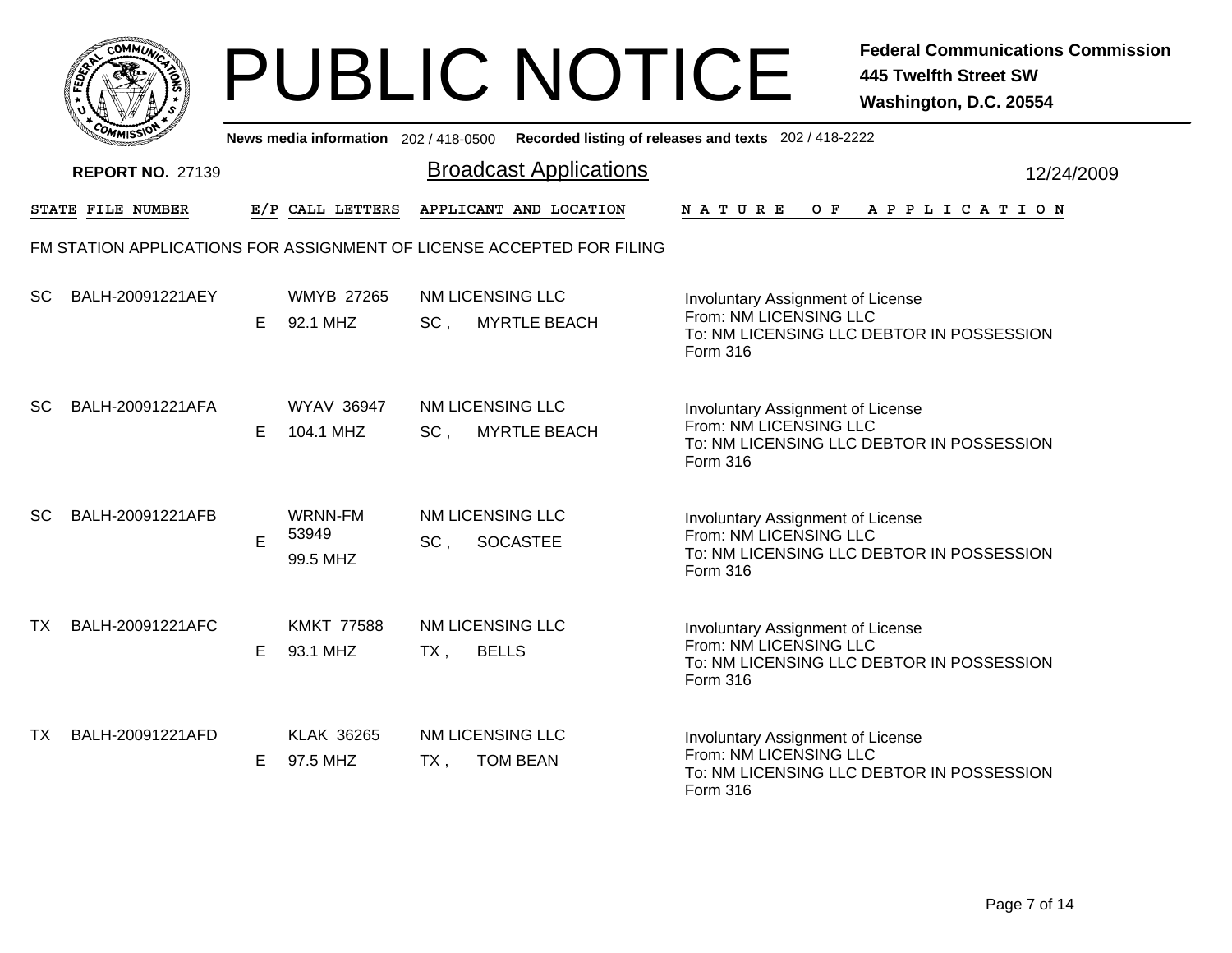|    | сомміл                  |    |                               | <b>PUBLIC NOTICE</b>                                                  |                                                                                               | <b>Federal Communications Commission</b><br><b>445 Twelfth Street SW</b><br>Washington, D.C. 20554 |
|----|-------------------------|----|-------------------------------|-----------------------------------------------------------------------|-----------------------------------------------------------------------------------------------|----------------------------------------------------------------------------------------------------|
|    |                         |    |                               |                                                                       | News media information 202 / 418-0500 Recorded listing of releases and texts 202 / 418-2222   |                                                                                                    |
|    | <b>REPORT NO. 27139</b> |    |                               | <b>Broadcast Applications</b>                                         |                                                                                               | 12/24/2009                                                                                         |
|    | STATE FILE NUMBER       |    | E/P CALL LETTERS              | APPLICANT AND LOCATION                                                |                                                                                               | NATURE OF APPLICATION                                                                              |
|    |                         |    |                               | FM STATION APPLICATIONS FOR ASSIGNMENT OF LICENSE ACCEPTED FOR FILING |                                                                                               |                                                                                                    |
| TX | BALH-20091221AFE        | E  | 102.5 MHZ                     | KMAD-FM 54812 NM LICENSING LLC<br>$TX$ .<br><b>WHITESBORO</b>         | Involuntary Assignment of License<br>From: NM LICENSING LLC<br>Form 316                       | To: NM LICENSING LLC DEBTOR IN POSSESSION                                                          |
| WI | BALH-20091221AFF        | E. | <b>WIIL 28473</b><br>95.1 MHZ | NM LICENSING LLC<br><b>KENOSHA</b><br>Wl,                             | Involuntary Assignment of License<br>From: NM LICENSING LLC<br>Form 316                       | To: NM LICENSING LLC DEBTOR IN POSSESSION                                                          |
| MA | BALED-20091221AFX       | E  | WJWT 122204<br>91.7 MHZ       | CALVARY CHAPEL OF COSTA<br>MESA, INC.<br><b>GARDNER</b><br>MA ,       | <b>Voluntary Assignment of License</b><br>To: HORIZON CHRISTIAN FELLOWSHIP<br><b>Form 314</b> | From: CALVARY CHAPEL OF COSTA MESA, INC.                                                           |
|    |                         |    |                               |                                                                       | DIGITAL TRANSLATOR OR DIGITAL LPTV APPLICATIONS FOR DIGITAL FLASH CUT ACCEPTED FOR FILING     |                                                                                                    |

KS BDFCDTL-20091221AIS

KPJO-LP 127415 PITTSBURG/JOPLIN TV, LLC

Minor change of callsign KPJO-LP.

KS , PITTSBURG E CHAN-49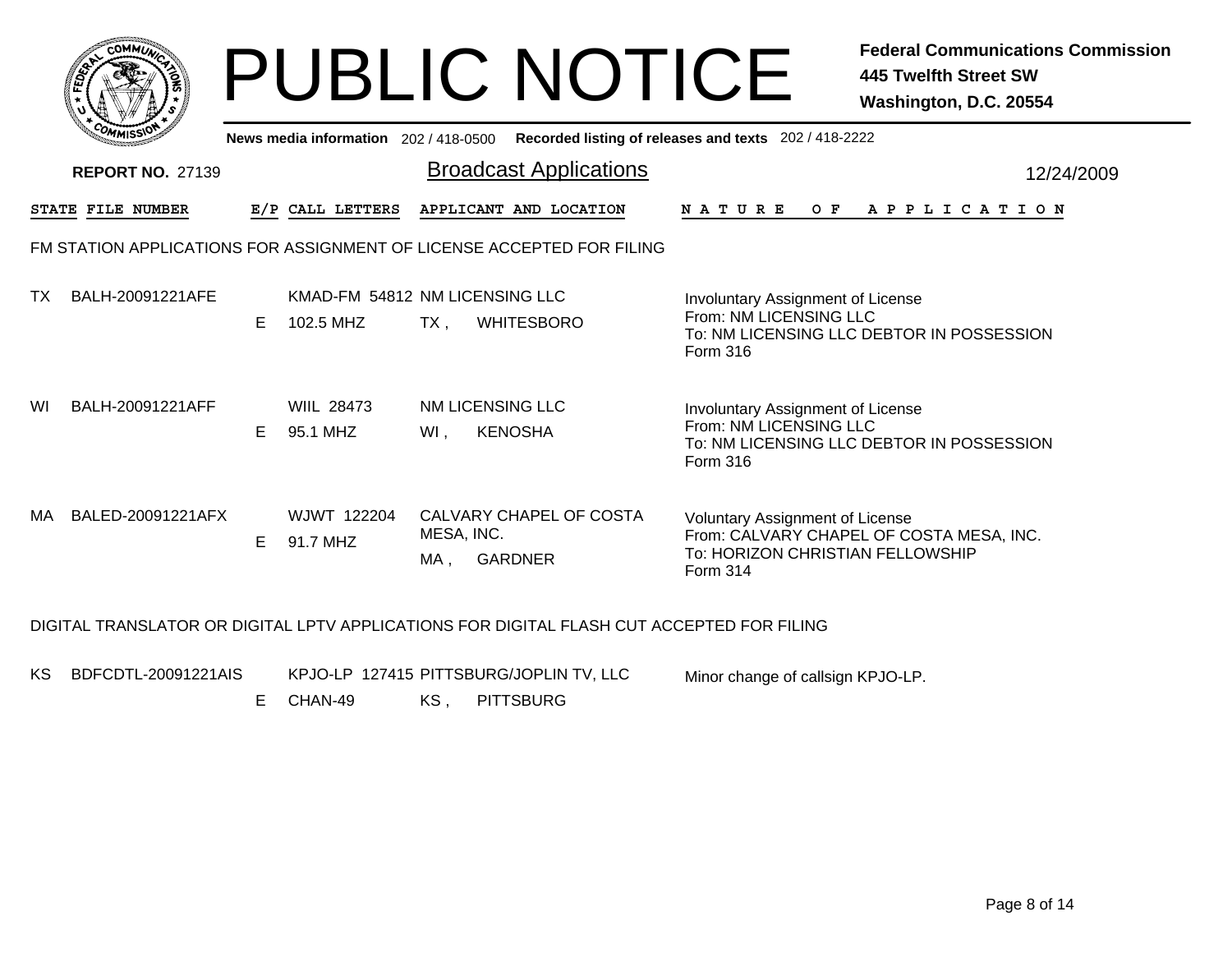|     |                                                                                      |    |                                          |        | <b>PUBLIC NOTICE</b>                                                                     |                                                       | <b>Federal Communications Commission</b><br><b>445 Twelfth Street SW</b><br>Washington, D.C. 20554 |  |  |  |  |  |
|-----|--------------------------------------------------------------------------------------|----|------------------------------------------|--------|------------------------------------------------------------------------------------------|-------------------------------------------------------|----------------------------------------------------------------------------------------------------|--|--|--|--|--|
|     |                                                                                      |    | News media information 202 / 418-0500    |        |                                                                                          | Recorded listing of releases and texts 202 / 418-2222 |                                                                                                    |  |  |  |  |  |
|     | <b>REPORT NO. 27139</b>                                                              |    |                                          |        | <b>Broadcast Applications</b>                                                            |                                                       | 12/24/2009                                                                                         |  |  |  |  |  |
|     | STATE FILE NUMBER                                                                    |    | E/P CALL LETTERS                         |        | APPLICANT AND LOCATION                                                                   | <b>NATURE</b><br>O F                                  | A P P L I C A T I O N                                                                              |  |  |  |  |  |
|     | DIGITAL TRANSLATOR OR DIGITAL LPTV APPLICATIONS FOR DISPLACEMENT ACCEPTED FOR FILING |    |                                          |        |                                                                                          |                                                       |                                                                                                    |  |  |  |  |  |
| MS  | BDISDVL-20091221AFO                                                                  | E  | WKFK-LD<br>125534<br>CHAN-13             | MS ,   | <b>FRANCES S. SMITH DBA NCN</b><br><b>CABLE ADVERTISING</b><br>PASCAGOULA                | Minor change of callsign WKFK-LD.                     |                                                                                                    |  |  |  |  |  |
| CA. | BDISDTT-20091221AGH                                                                  | Е  | K54EE 24501<br>CHAN-35                   | $CA$ , | CATAMOUNT BROADCASTING<br>OF CHICO-REDDING, INC.<br>WESTWOOD, ETC.                       | Minor change of callsign K54EE.                       |                                                                                                    |  |  |  |  |  |
| UT  | BDISDTT-20091221AIC                                                                  | E. | K56JC-D 167906 MILLARD COUNTY<br>CHAN-36 | UT,    | FILLMORE, ETC.                                                                           | Minor change of callsign K56JC-D.                     |                                                                                                    |  |  |  |  |  |
|     |                                                                                      |    |                                          |        | DIGITAL TRANSLATOR OR DIGITAL LPTV APPLICATIONS FOR LICENSE TO COVER ACCEPTED FOR FILING |                                                       |                                                                                                    |  |  |  |  |  |
| OR. | BLDTT-20091221AAR                                                                    | Е  | K57CH 50630<br>CHAN-24                   | OR,    | NPG OF OREGON, INC.<br><b>SUNRIVER</b>                                                   | callsign K57CH.                                       | License to cover construction permit no: BDFCDTT-20091209ACR,                                      |  |  |  |  |  |
| CA. | BLCDT-20091221AGI                                                                    | E  | CHAN-36                                  | $CA$ , | KHSL-TV 24508 CATAMOUNT BROADCASTING<br>OF CHICO-REDDING, INC.<br><b>CHICO</b>           | callsign KHSL-TV.                                     | License to cover construction permit no: BMPCDT-20091112AFV,                                       |  |  |  |  |  |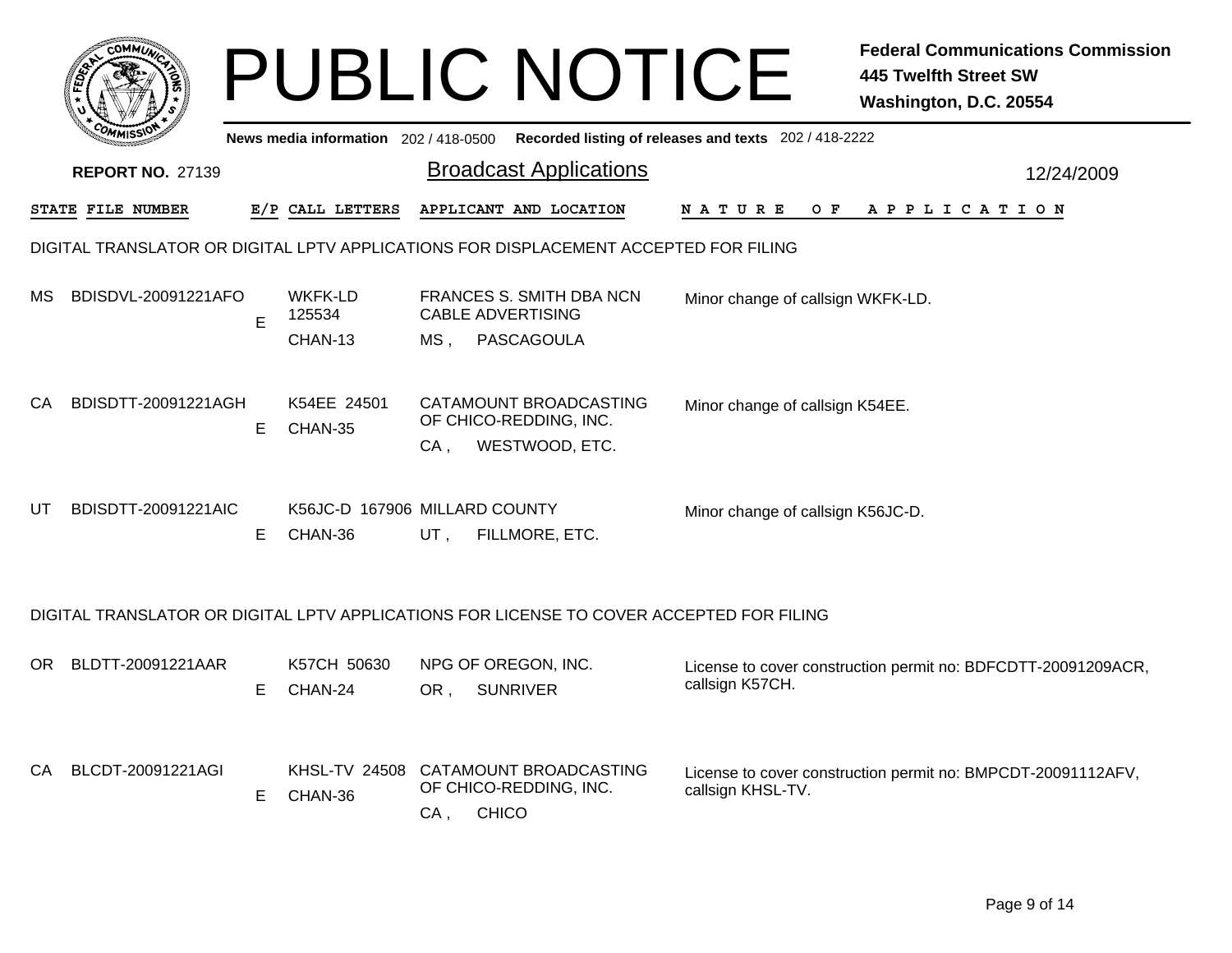|     |                                                                     |    |                                                 |                 | PUBLIC NOTICE                                                           | Fe<br>44<br>W:                                                                           |
|-----|---------------------------------------------------------------------|----|-------------------------------------------------|-----------------|-------------------------------------------------------------------------|------------------------------------------------------------------------------------------|
|     | <b>REPORT NO. 27139</b>                                             |    | News media information 202 / 418-0500           |                 | <b>Broadcast Applications</b>                                           | Recorded listing of releases and texts 202 / 418-2222                                    |
|     | STATE FILE NUMBER                                                   |    | E/P CALL LETTERS                                |                 | APPLICANT AND LOCATION                                                  | O F<br>N A T U R E<br>А                                                                  |
|     |                                                                     |    |                                                 |                 |                                                                         | DIGITAL TRANSLATOR OR DIGITAL LPTV APPLICATIONS FOR LICENSE TO COVER ACCEPTED FOR FILING |
| CO. | BLDTL-20091221AIB                                                   | E  | K33KJ-D 181840 TOWN OF CRESTED BUTTE<br>CHAN-33 | CO <sub>1</sub> | <b>CRESTED BUTTE</b>                                                    | License to cover constructio<br>callsign K33KJ-D.                                        |
|     | FM TRANSLATOR APPLICATIONS FOR LICENSE TO COVER ACCEPTED FOR FILING |    |                                                 |                 |                                                                         |                                                                                          |
| CA  | BLFT-20091221ADS                                                    | E. | K253AJ 138849 ONDAS DE VIDA, INC.<br>98.5 MHZ   | CA,             | <b>NORTH EDWARDS</b>                                                    | License to cover.                                                                        |
|     | WA BLFT-20091221AGF                                                 | F. | 92.7 MHZ                                        | WA.             | K224DR 146608 NORTHWEST ROCK N ROLL<br>PRESERVATION SOCIETY<br>ABERDEEN | License to cover.                                                                        |

|     | <b>REPORT NO. 27139</b>                                             |    |                                            |        | <b>Broadcast Applications</b>                                                            | 12/24/2009                                                                        |  |  |  |  |  |  |
|-----|---------------------------------------------------------------------|----|--------------------------------------------|--------|------------------------------------------------------------------------------------------|-----------------------------------------------------------------------------------|--|--|--|--|--|--|
|     | STATE FILE NUMBER                                                   |    | E/P CALL LETTERS                           |        | APPLICANT AND LOCATION                                                                   | NATURE OF APPLICATION                                                             |  |  |  |  |  |  |
|     |                                                                     |    |                                            |        | DIGITAL TRANSLATOR OR DIGITAL LPTV APPLICATIONS FOR LICENSE TO COVER ACCEPTED FOR FILING |                                                                                   |  |  |  |  |  |  |
| CO. | BLDTL-20091221AIB                                                   | E. | CHAN-33                                    |        | K33KJ-D 181840 TOWN OF CRESTED BUTTE<br>CO, CRESTED BUTTE                                | License to cover construction permit no: BNPDTL-20090825AJO,<br>callsign K33KJ-D. |  |  |  |  |  |  |
|     | FM TRANSLATOR APPLICATIONS FOR LICENSE TO COVER ACCEPTED FOR FILING |    |                                            |        |                                                                                          |                                                                                   |  |  |  |  |  |  |
|     | CA BLFT-20091221ADS                                                 | E. | K253AJ 138849<br>98.5 MHZ                  | $CA$ , | ONDAS DE VIDA, INC.<br><b>NORTH EDWARDS</b>                                              | License to cover.                                                                 |  |  |  |  |  |  |
|     | WA BLFT-20091221AGF                                                 | E. | 92.7 MHZ                                   | WA,    | K224DR 146608 NORTHWEST ROCK N ROLL<br>PRESERVATION SOCIETY<br>ABERDEEN                  | License to cover.                                                                 |  |  |  |  |  |  |
| AL  | BLFT-20091221AHE                                                    | E. | W232BS 138345 ALABAMA 810, LLC<br>94.3 MHZ | $AL$ , | <b>ANNISTON</b>                                                                          | License to cover.                                                                 |  |  |  |  |  |  |
| GA  | BLFT-20091221AIU                                                    | E. | 89.7 MHZ                                   | GA,    | W209CG 150669 RADIO ASSIST MINISTRY, INC.<br><b>TALLAPOOSA</b>                           | License to cover.                                                                 |  |  |  |  |  |  |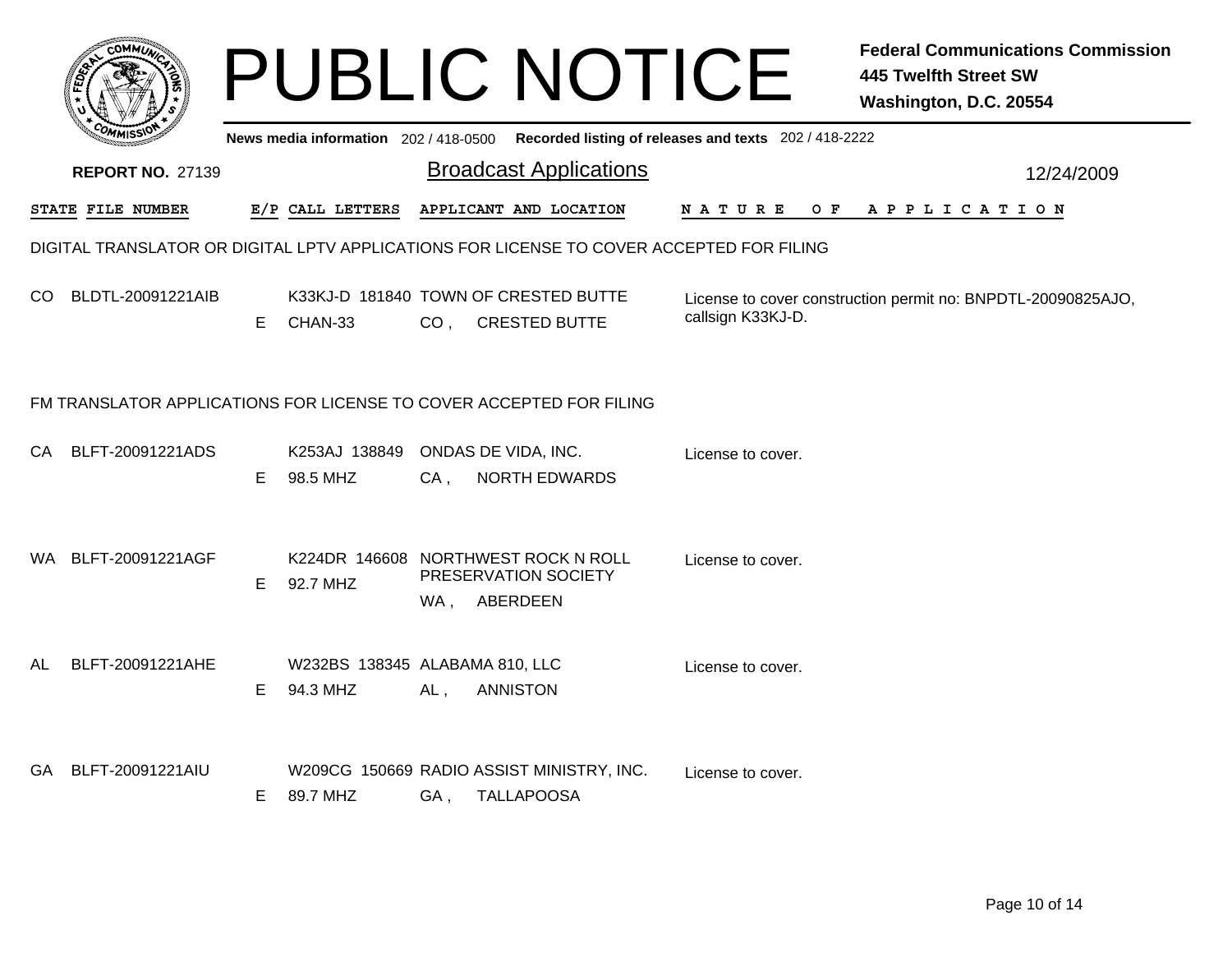|     |                                                                     |    | News media information 202/418-0500 |                             | <b>PUBLIC NOTICE</b>                                                             | Recorded listing of releases and texts 202 / 418-2222 | <b>Federal Communications Commission</b><br><b>445 Twelfth Street SW</b><br>Washington, D.C. 20554 |
|-----|---------------------------------------------------------------------|----|-------------------------------------|-----------------------------|----------------------------------------------------------------------------------|-------------------------------------------------------|----------------------------------------------------------------------------------------------------|
|     | <b>REPORT NO. 27139</b>                                             |    |                                     |                             | <b>Broadcast Applications</b>                                                    |                                                       | 12/24/2009                                                                                         |
|     | STATE FILE NUMBER                                                   |    | E/P CALL LETTERS                    |                             | APPLICANT AND LOCATION                                                           | N A T U R E<br>O F                                    | A P P L I C A T I O N                                                                              |
|     | FM TRANSLATOR APPLICATIONS FOR LICENSE TO COVER ACCEPTED FOR FILING |    |                                     |                             |                                                                                  |                                                       |                                                                                                    |
| NY. | BLFT-20091221AIW                                                    | E. | W210BL 92871<br>89.9 MHZ            | $NY$ ,                      | FAMILY LIFE MINISTRIES, INC.<br><b>NORWICH</b>                                   | License to cover.                                     |                                                                                                    |
|     |                                                                     |    |                                     |                             | FM STATION APPLICATIONS FOR MINOR AMENDMENT TO A CONSTRUCTION PERMIT RECEIVED    |                                                       |                                                                                                    |
| GA. | BNPH-20091016ADB                                                    | E. | NEW 183372<br>103.1 MHZ             | GA,                         | RADIOJONES, LLC<br><b>DEXTER</b>                                                 | Engineering Amendment filed 12/21/2009                |                                                                                                    |
| TN  | BNPH-20091019AFW                                                    | E. | NEW 183375<br>93.9 MHZ              | <b>LLC</b><br>$TN$ ,        | VALLEYDALE BROADCASTING,<br><b>LYNCHBURG</b>                                     | Engineering Amendment filed 12/21/2009                |                                                                                                    |
|     |                                                                     |    |                                     |                             | FM TRANSLATOR APPLICATIONS FOR MINOR AMENDMENT TO A CONSTRUCTION PERMIT RECEIVED |                                                       |                                                                                                    |
| TN. | BPFT-20091216AFA                                                    | E. | 95.1 MHZ                            | <b>MINISTRIES</b><br>$TN$ , | W234BK 148088 SEQUACHEE CHRISTIAN<br><b>COALMONT</b>                             | Engineering Amendment filed 12/21/2009                |                                                                                                    |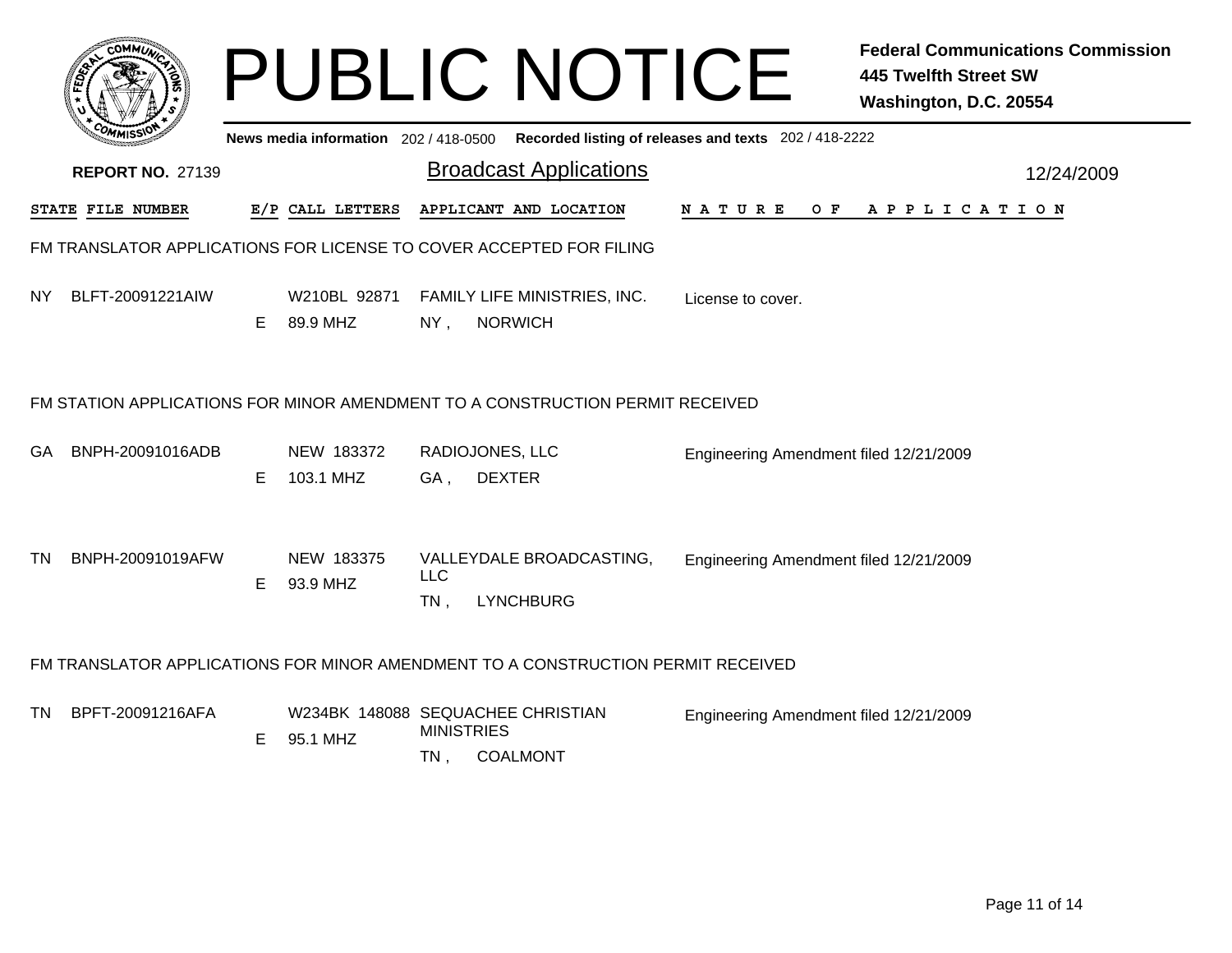|     |                                                                                     |    |                                       |                       | <b>PUBLIC NOTICE</b>                                                                   |                                                       | <b>Federal Communications Commission</b><br><b>445 Twelfth Street SW</b><br>Washington, D.C. 20554 |  |  |  |  |  |  |
|-----|-------------------------------------------------------------------------------------|----|---------------------------------------|-----------------------|----------------------------------------------------------------------------------------|-------------------------------------------------------|----------------------------------------------------------------------------------------------------|--|--|--|--|--|--|
|     |                                                                                     |    | News media information 202 / 418-0500 |                       |                                                                                        | Recorded listing of releases and texts 202 / 418-2222 |                                                                                                    |  |  |  |  |  |  |
|     | <b>REPORT NO. 27139</b>                                                             |    |                                       |                       | <b>Broadcast Applications</b>                                                          |                                                       | 12/24/2009                                                                                         |  |  |  |  |  |  |
|     | STATE FILE NUMBER                                                                   |    | E/P CALL LETTERS                      |                       | APPLICANT AND LOCATION                                                                 |                                                       | NATURE OF APPLICATION                                                                              |  |  |  |  |  |  |
|     | FM TRANSLATOR APPLICATIONS FOR MINOR AMENDMENT TO A CONSTRUCTION PERMIT RECEIVED    |    |                                       |                       |                                                                                        |                                                       |                                                                                                    |  |  |  |  |  |  |
| CO. | BPFT-20091221ACN                                                                    | E. | 102.5 MHZ                             | CO <sub>1</sub>       | K271BO 157107 MOUNTAIN COMMUNITY<br><b>TRANSLATORS, LLC</b><br><b>PINECLIFFE</b>       | Engineering Amendment filed 12/21/2009                |                                                                                                    |  |  |  |  |  |  |
|     | FM STATION APPLICATIONS FOR MINOR CHANGE TO A LICENSED FACILITY ACCEPTED FOR FILING |    |                                       |                       |                                                                                        |                                                       |                                                                                                    |  |  |  |  |  |  |
| NY. | BPED-20091221AFJ                                                                    | E. | <b>WIFF 2868</b><br>90.1 MHZ          | FALLS, INC.<br>$NY$ , | CALVARY CHAPEL OF TWIN<br><b>BINGHAMTON</b>                                            | Minor change in licensed facilities.                  |                                                                                                    |  |  |  |  |  |  |
|     |                                                                                     |    |                                       |                       | FM TRANSLATOR APPLICATIONS FOR MINOR CHANGE TO A LICENSED FACILITY ACCEPTED FOR FILING |                                                       |                                                                                                    |  |  |  |  |  |  |
| NV. | BPFT-20091221ADR                                                                    | E. | 102.3 MHZ                             | <b>INC</b><br>NV,     | K272EE 157240 ROCKWELL MEDIA FOUNDATION<br><b>MOAPA</b>                                |                                                       | Minor change in licensed facilities, callsign K272EE.                                              |  |  |  |  |  |  |
| FL  | BPFT-20091221AHV                                                                    | E  | 89.3 MHZ                              | FL,                   | W207BU 151587 REACH COMMUNICATIONS. INC.<br><b>BAYONET POINT</b>                       |                                                       | Minor change in licensed facilities, callsign W207BU.                                              |  |  |  |  |  |  |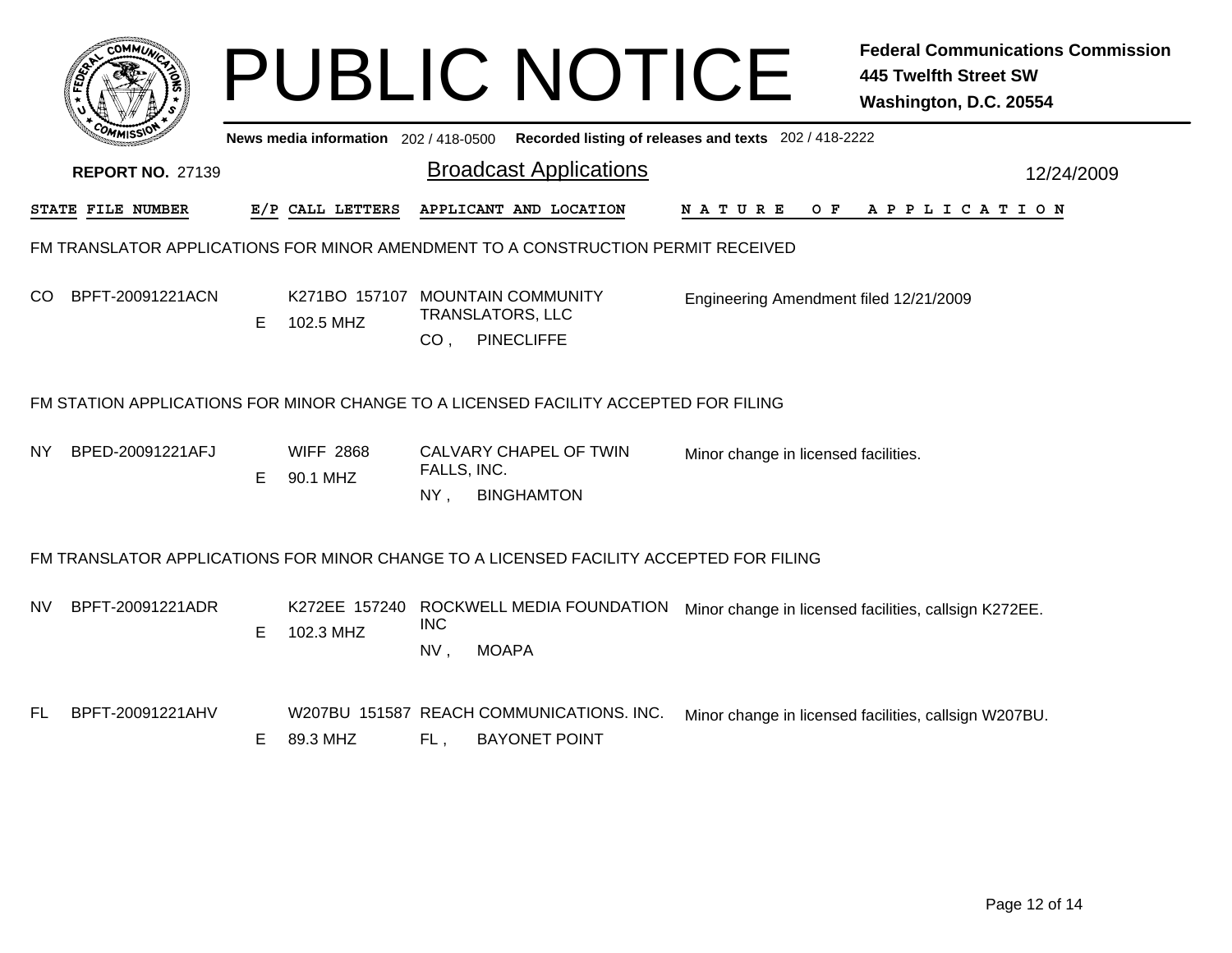|               |                         |    |                                              |                               | <b>PUBLIC NOTICE</b>                                        |                                                                                                              | <b>Federal Communications Commission</b><br><b>445 Twelfth Street SW</b><br>Washington, D.C. 20554 |
|---------------|-------------------------|----|----------------------------------------------|-------------------------------|-------------------------------------------------------------|--------------------------------------------------------------------------------------------------------------|----------------------------------------------------------------------------------------------------|
|               |                         |    | News media information 202/418-0500          |                               |                                                             | Recorded listing of releases and texts 202 / 418-2222                                                        |                                                                                                    |
|               | <b>REPORT NO. 27139</b> |    |                                              |                               | <b>Broadcast Applications</b>                               |                                                                                                              | 12/24/2009                                                                                         |
|               | STATE FILE NUMBER       |    | E/P CALL LETTERS                             |                               | APPLICANT AND LOCATION                                      | N A T U R E                                                                                                  | OF APPLICATION                                                                                     |
| <b>FILING</b> |                         |    |                                              |                               |                                                             | DIGITAL TRANSLATOR OR DIGITAL LPTV APPLICATIONS FOR MINOR MODIFICATION TO A CONSTRUCTION PERMIT ACCEPTED FOR |                                                                                                    |
|               | OK BMPDTT-20091221AGV   | E. | K34JJ-D 168324 OKLAHOMA COMMUNITY<br>CHAN-34 | TELEVISION, LLC<br>OK,        | <b>HOLLIS</b>                                               | Modification of construction permit file number<br>BDCCDTT-20061030ACX.                                      |                                                                                                    |
| OK            | BMPDTT-20091221AIX      | E. | K47LS-D 168320 OKLAHOMA COMMUNITY<br>CHAN-47 | <b>TELEVISION, LLC</b><br>OK, | <b>HOLLIS</b>                                               | Modification of construction permit file number<br>BDCCDTT-20070410AAH.                                      |                                                                                                    |
|               |                         |    |                                              |                               |                                                             | DIGITAL TV APPLICATIONS FOR MINOR MODIFICATION TO A CONSTRUCTION PERMIT ACCEPTED FOR FILING                  |                                                                                                    |
| KY.           | BMPCDT-20091221AGZ      | E. | WHAS-TV 32327 BELO KENTUCKY, INC.<br>CHAN-11 | KY,                           | <b>LOUISVILLE</b>                                           | Modification of construction permit file number<br>BMPCDT-20080617AEK.                                       |                                                                                                    |
|               |                         |    |                                              |                               |                                                             | FM TRANSLATOR APPLICATIONS FOR MINOR MODIFICATION TO A CONSTRUCTION PERMIT ACCEPTED FOR FILING               |                                                                                                    |
|               | MT BMPFT-20091221ADQ    |    | E 107.1 MHZ                                  | INC.<br>MT,                   | K296FM 155131 SHEILA CALLAHAN & FRIENDS,<br><b>MISSOULA</b> | Mod of CP                                                                                                    |                                                                                                    |
|               |                         |    |                                              |                               |                                                             |                                                                                                              |                                                                                                    |